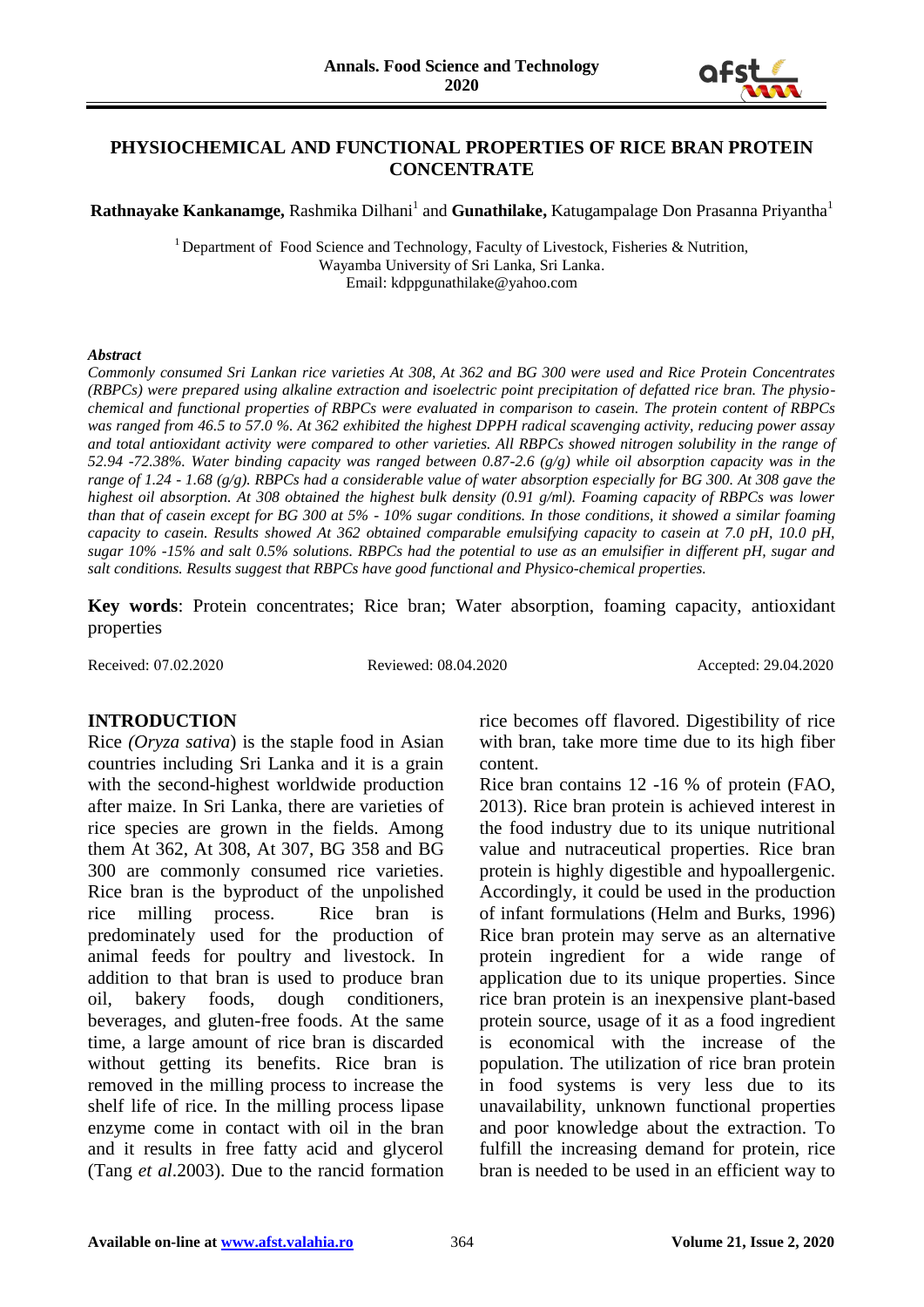

extract rice bran protein by avoiding the wastage of rice bran. Value-added products can be produced using this type of inexpensive sources. Chandi & Sogi (2007) said that rice bran protein can be effectively used for making protein concentrates, various food formulations like weaning foods, dry mixes, baked foods, whipped toppings, salad dressings, etc. Therefore studies are needed to be done using Sri Lankan rice varieties for the utilization of rice bran protein as a food ingredient. However considerable researches haven't been devoted to study the functional and physicochemical properties using Sri Lankan rice varieties. In this research, physiochemical properties like protein content, antioxidant properties and functional properties like emulsifying properties, whipping properties, oil absorption capacity, water absorption capacity, and nitrogen solubility of rice bran proteins extracted from Sri Lankan rice varieties were investigated.

### **MATERIALS AND METHODS**

#### **2.1.Sample collection**

Three rice varieties were collected from rice research centers. At 308 and At 362 rice varieties were collected from Rice Research Station, Ambalanthota. BG 300 rice variety was collected from Rice Research and Development Institute, Bathalagoda.

#### **2.2. Rice bran separation**

Rice bran samples of three different rice varieties (At 362, BG 300, At 308) were separated using rice husker and polisher (Shan gone, Myanmar). Separated rice bran samples were sieved through a 150μm siever to remove unnecessary components such as paddy husk, broken grain parts, and extraneous matters. Then sieved rice brans were packed in polythene bags and stored in  $-20^0C$  until use.

#### **2.3. Preparation of defatted rice bran flour**

Rice bran was defatted twice using hexane in a 1:3 bran-to solvent ratio and stirred at a setting of 250 rpm for 30 min and centrifuged at 4000 rpm for 10 min at room temperature (approximately 28 °C). The defatted rice bran was air-dried overnight, ground and sieved through a 0.5mm screen and packed in polyethylene bags, and stored at 4°C (Wang *et al.*, 1999).

#### **2.4. Preparation of protein concentrates**

The resulting defatted bran was suspended in distilled water (1:10). The pH of the slurry was set at 9.0 using NaOH solution (4 M) and then continuously stirred for 1h and centrifuged (6000rpm, 15 min). The supernatant protein solution was adjusted to pH 4.5 using HCl acid (4 M), stirred for 30 min and left undisturbed for cold precipitation overnight  $(4 \text{ }^0C)$ . The supernatant was carefully siphoned off and precipitated protein was washed 3–4 times with distilled water. The protein slurry was neutralized to pH 7.0 and lyophilized. The resultant product was termed as rice bran protein concentrate (Chandi & Sogi 2007).

### **2.5. Determination of Protein content**

The determination of crude protein content was done according to the Kjeldahl procedure (AOAC, 1990). RBPCs (1.00g) were weighed and placed in the digestion tube. Then the samples were digested with 25ml of conc.H<sub>2</sub>SO<sub>4</sub> in the presence of a catalyst  $(10g)$  $K_2SO_4$  +CuSO<sub>4</sub>) at about 350- 420<sup>o</sup>C for 2h in the digesting system. (Bloc- digest unit Model).The digested sample was allowed to cool, then carefully added 50mL of distilled water. After that, the distillation was done to 50mL of 4% Boric acid with two drops of Methyl red for 6 minutes. Distillation was done using the steam distillation unit and 55mL of NaOH was used. Then the solution in the receiving flask was back titrated with 0.1N HCl to determine nitrogen content in the sample. The blank test was done as the above procedure without using RBPCs. Three replicates were used to obtain a reading for every RBPCs sample.

## **2.6 Antioxidant activity**

# **2.6.1 Radical scavenging activity**

Rice bran protein extract was dispersed in distilled water at a concentration of 2% protein (w/v). **2**, 2-Diphenyl-1-picrylhydrazyl **(**DPPH) radical scavenging activity was determined by the method of (Wattanasiritham *et al.,* 2015) with some modification. Exactly 1.5 mL of 0.1 M DPPH in ethanol was mixed with 0.10 mL RBPCs sample then it was vortexed thoroughly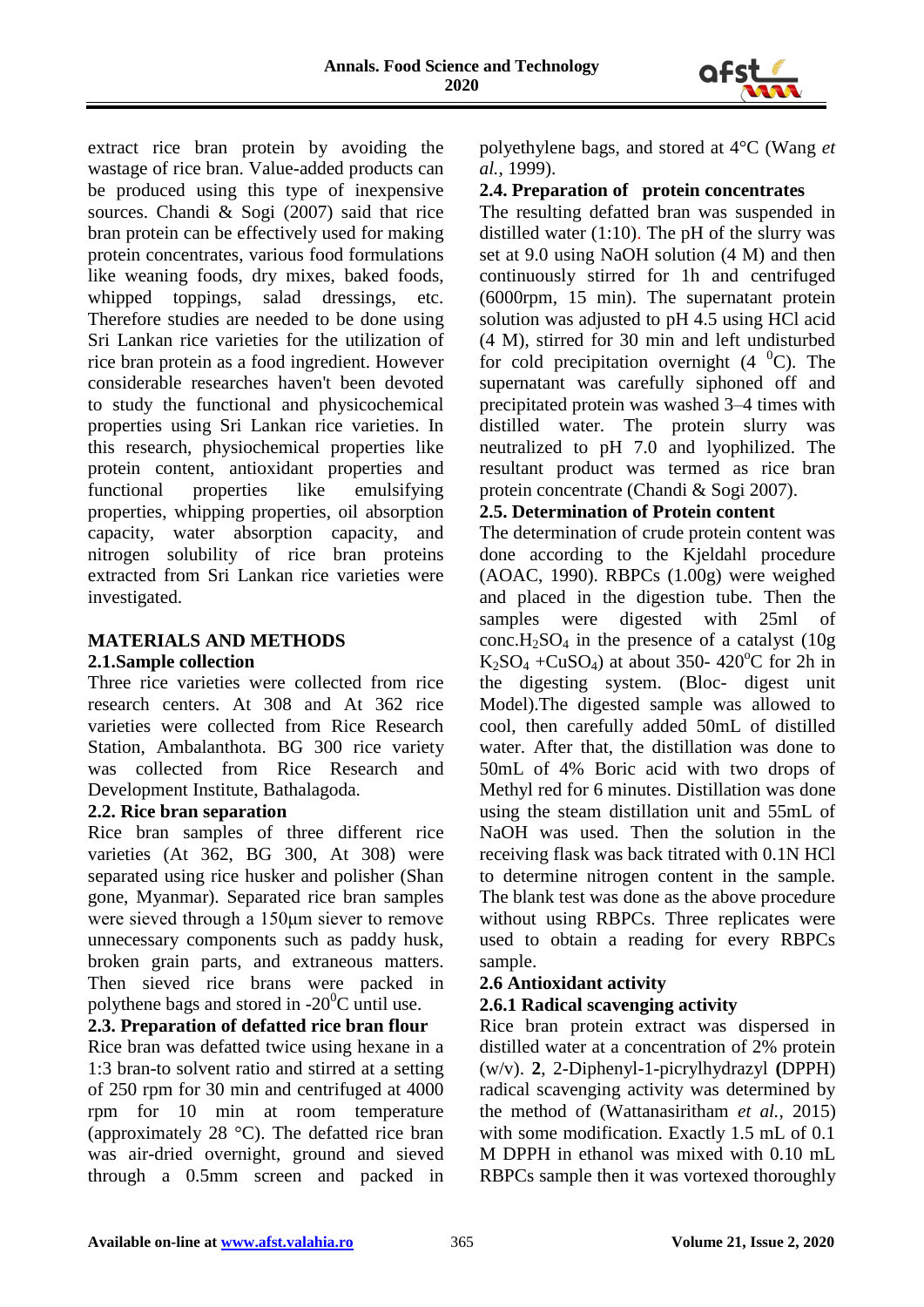

and left to stand in dark at room temperature for 60 minutes. Samples were diluted to 50- 80% DPPH radical scavenging activity range. The absorbance of the resultant solution was read at 517 nm using a UV-1601 spectrophotometer. The blank was prepared in the same manner, except that distilled water was used instead of a sample.

Radical scavenging activity (%) =  $\frac{(B-A) \times 100}{R}$ B

A and B are absorbance at 517 nm of sample and blank, respectively.

### **2.5.2. Reducing power assay**

Exactly 2.5 mL of an extract was mixed with sodium phosphate buffer (2.5 mL, 2 M, pH 6.6) and Potassium ferricyanide (0.5 mL, 1%). The mixture was incubated at 50°C for 20 minutes. Trichloroacetic acid (10%, 5 mL) was added to the mixture, which was then centrifuged at 4000 rpm for 10 minutes to stop the reaction. Then 5 mL from the upper layer of the solution was mixed with 5mL deionized water and 1mL of 1% Ferric chloride solution. The absorbance at 700 nm was then measured (Wattanasiritham *et al.*, 2015).

## **2.5.3. Total antioxidant activity**

About 1mL of 10% RBPCs solution was taken into the test tube. Then 3mL of reagent solution was added into the test tube which contains 0.6M H2SO4, 28mM Sodium phosphate, and 4mM Ammonium molybdate. After that, it was incubated at  $95^{\circ}$ C for 90 minutes. The mixture was left to cool at room temperature. The absorbance of each RBPCs containing solution was measured at a 695nm spectrophotometer (Prieto *et al.,* 1999).

## **2.6 Nitrogen solubility index (NSI)**

1% protein dispersion was made with distilled water, stirred for 30 minutes kept overnight at  $4<sup>0</sup>C$ ). After that, it was centrifuged at 4000 rpm for 20 minutes and analyzed for protein content in the supernatant using the Kjeldahl method. NSI was expressed as a percentage of total protein concentrate (Chandi & Sogi 2007).

## **2.7 Water/fat absorption**

Sample (0.5g) was taken and mixed with 3ml of distilled water or refined coconut oil. The slurry was centrifuged at 4000 rpm for 15 minutes. The pellet was drained for 30 minute and the gained weight per unit weight was reported as water or oil absorption capacity (g/g) (Chandi & Sogi 2007).

### **2.8 Bulk density**

A known weight of the protein concentrate was added to the graduated measuring cylinder. The cylinder was gently tapped and volume occupied by the sample was determined. Bulk density was reported as weight per unit volume (g/ml) (Chandi & Sogi 2007).

## **2.9 Foaming capacity**

Foaming capacity was determined under varying pH (5.0–9.0), salt (0.5–1.5%) and sugar (5.0–15%) conditions. Protein dispersions (1:100) were prepared in citrate buffers  $(0.1M, pH 5.0–9.0)$ . In the case of salt and sugar systems, the protein dispersions were made in citrate buffer (0.1M, pH 7.0) with NaCl (0.5–1.5%) or sucrose (5–15%). The dispersion was whipped in a blender (Usha Sriram, India) for 2 minutes and immediately transferred to a measuring cylinder. The foam height was noted. Percent overrun was calculated as the volume of foam to volume of solution multiplied by a hundred (Chandi & Sogi 2007).

## **2.10 Emulsion capacity and stability**

Emulsions were prepared with varying pH (5.0–9.0), salt (0.5–1.5%) and sugar (5–15%) conditions. Sample  $(0.25 \text{ g})$ , citrate buffer  $(0.1$ M, pH 7.0 and 25 ml) and refined coconut oil (5 ml) were taken in a blender (Usha Sriram, India). The contents were blended for 2 minutes and immediately transferred to a 100 ml cylinder. Total and cream heights were measured over seven days to determine the emulsion stability, which was the resistance to change in cream volume with time. It was expressed as the percentage change in cream height per unit time (Chandi & Sogi 2007).

#### **2.11 Statistical analysis**

All values were calculated as mean with a standard deviation of three replicates. To find out whether there has been any significant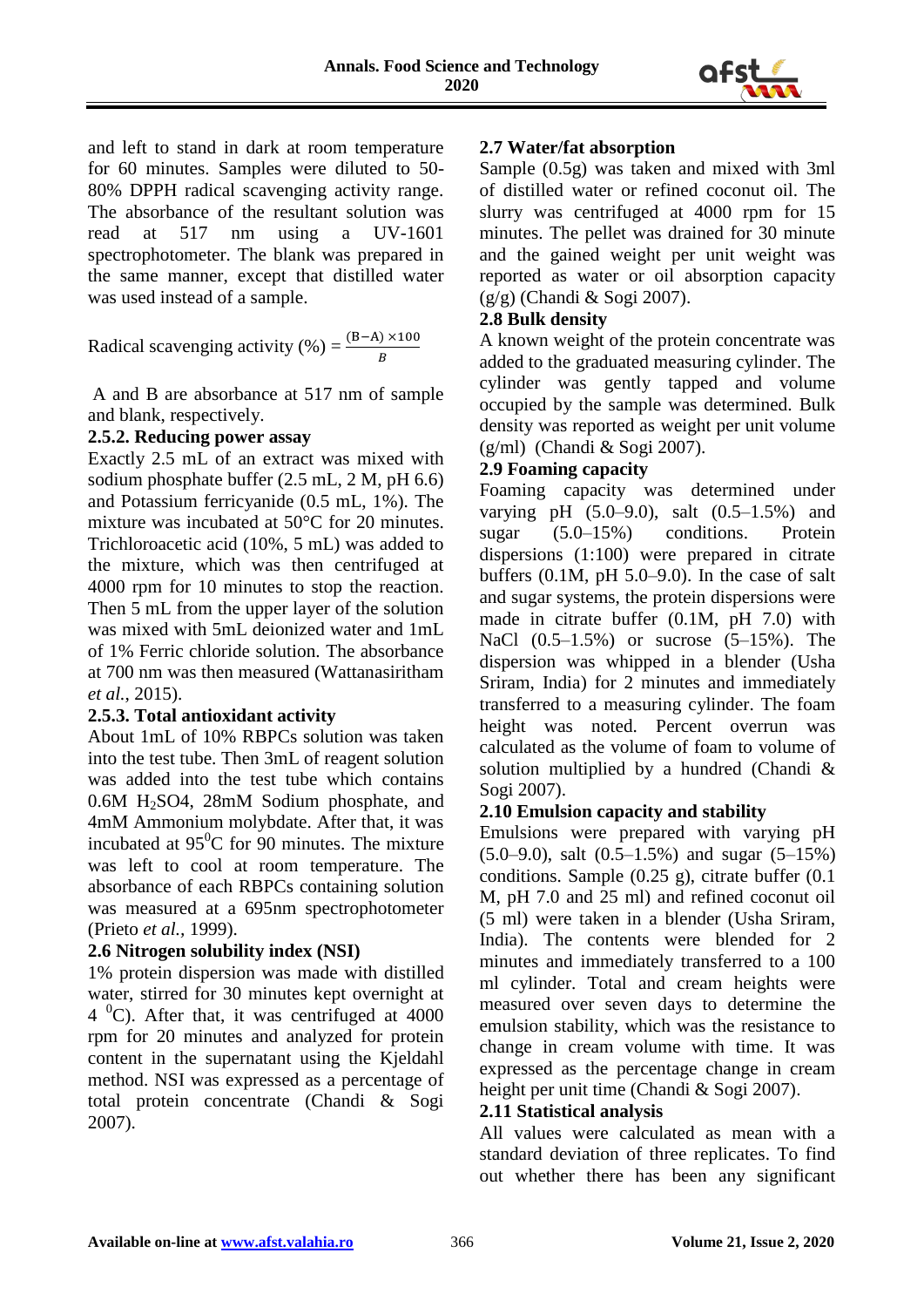

difference between casein and RBPCs or ascorbic acids and RBPCs, analysis of variance (ANOVA) and the least significant difference were calculated using SPSS 13.0 for windows.

### **RESULTS AND DISCUSSION**

### **3.1 Protein content**

When considering the protein content casein had the highest protein content and it was significantly different  $(p<0.05)$  from RBPCs. The protein content of At 362 and BG 300 RBPCs were significantly different from At 308 rice protein concentrates which showed the highest protein content among the other two RBPCs. Chandi *et al* (2006) said that protein content of RBPCs showed that there should be any other substance besides protein in the RBPCs which were extracted using alkaline extraction and isoelectric point precipitation. In the obtained results also there was no 100% protein containing RBPCs. Protein content in RBPCs varies depending on the variety, degree of milling and methodology used for the extraction.

#### **3.2 Antioxidant activity of rice bran protein concentrates**

DPPH is a stable free radical, and when it encounters proton radical scavengers, the maximum absorbance at 517 nm fades rapidly. The antioxidant effect is proportional to the disappearance of DPPH in test samples. DPPH radical scavenging activity was significantly different from one RBPCs to others depending on its antioxidant content. Oil-soluble antioxidants like ɤ-oryzanol are highly available in rice bran due to the highest oil concentration in the bran. Ascorbic acid showed the highest DPPH radical scavenging activity. Among the RBPCs At 362 showed the highest DPPH radical scavenging activity. This could be due to its anthocyanin content which is responsible for its pigmentation of bran.

The bran extract samples showed significant differences in reducing power as measured by the formation of Perl's Prussian blue color at 700 nm. Pigmented rice bran extracts showed higher reducing power than the normal rice bran. It appears that the antioxidants in the pigmented rice bran extracts are electron donors which are capable of reacting with free radicals and convert them to stable compounds. The reducing power patterns of the bran extracts were in agreement with DPPH radical scavenging activity which gave the highest antioxidant for At 362 RBPCs.

At 362 showed the highest total antioxidant activity as shown in Reducing power assay and DPPH radical scavenging method. Total antioxidant activity was given related to the amino acids in the RBPCs. In the defatting process, fat in the rice bran was removed and fat-soluble antioxidants were removed. Therefore the total antioxidant activity of RBPCs was lower than that of rice bran.

#### **3.3 Physico-chemical properties**

RBPCs had NSI in the range of 52.94 –72.38 %. RBPCs had significantly higher NSI compared to standard protein casein. High nitrogen solubility is required for protein concentrates to be used as functional ingredients in many foods including whipped whiteners, beverages, dressings, coffee whiteners and confections (Chandi *et al,* 2007). Hamada (2000) reported that nitrogen solubility for rice bran protein hydroxylates in the range of 61-73%, which is comparable to the obtained data.

The oil absorption of RBPCs depends on the hydrophilic group-containing amino acids. Rice bran protein had the highest oil absorption capacity compared to casein which is comparable with the findings of Chandi and Sogi (2007). In the formulation of food systems like sausages, cake batters, mayonnaise, and salad dressings, the high oil absorption is essential. At 308 possessed similar oil absorption capacity to BG 300.

Bulk densities of BG 300 RBPCs were comparable with casein bulk density meanwhile At 308 and At 362 had a higher bulk density of 0.91 and 0.84g/ml respectively. Bulk density is an important parameter to determine the packaging requirement of a product. Bulk density varies with the fineness of the particle and signifies the behavior of a product in dry mixes. High bulk density is disadvantageous for the formulation of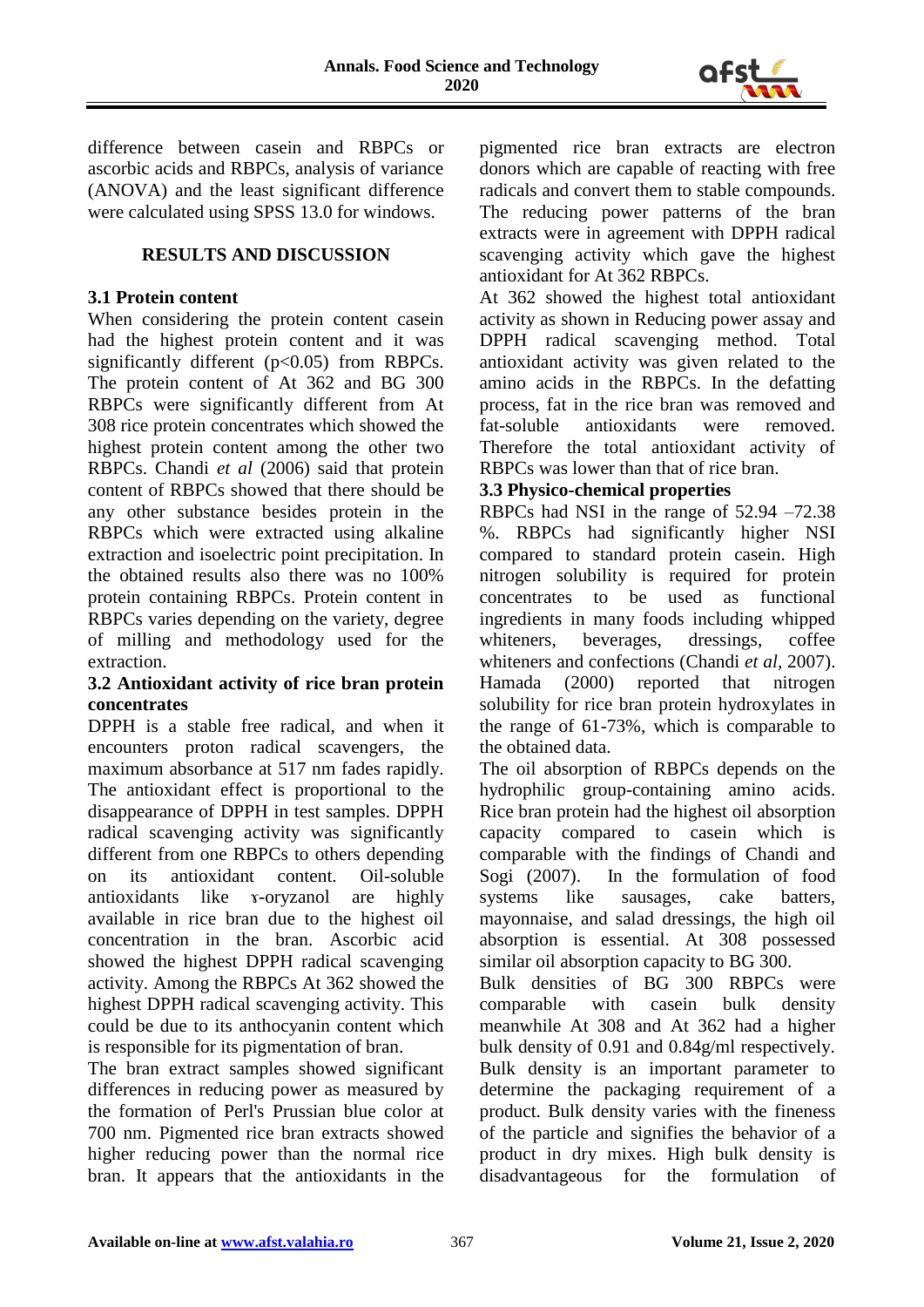

weaning foods, where low bulk density is required (Chandi & Sogi, 2007).

At 362 possessed lower water absorption capacity. Water absorption might be related to NSI since At-362 had lower NSI and also lowest water solubility. High water absorption capacity is required to maintain moist mouthfeel and freshness of baked foods. High water absorption of proteins helps to reduce moisture loss in packed bakery foods. Water absorption capacity values ranging from 1.49 to 4.72  $(g/g)$  are considered critical in viscous foods such as soups and gravies (Aletor *et al.,* 2002). At 308 and BG300 had water absorption capacity 2.12g/g and 2.6g/g respectively. It indicates that these two RBPCs possess good water absorption capacity and can be used in products requiring high water retention.

Formation of foams stands in need that proteins should solubilize in the aqueous phase and promptly unfold to form a cohesive layer of protein around gas/air droplets (Tang et al., 2003). Foaming capacity of RBPCs was investigated under various pH, salt and sugar conditions. The foaming capacity of casein was higher than RBPCs in every condition.

At 362 possessed poor foaming capacity at every pH condition while the other two RBPCs showed good foaming capacity compared to At 362 RBPCs. At neutral pH At 308 and At-362 RBPCs samples showed higher foaming capacity while with the accretion of acidity and alkalinity foaming capacity was decreased. BG 300 RBPCs showed the highest foaming capacity at pH 9 and it showed the lowest foaming capacity at pH 5. Rice bran proteins have isoelectric point at pH 4.5, which might be the possible reason for lower foaming at acidic pH. As the protein solubility increases with alkalinity, whipping capacity also increases resulting in a higher overrun of the solutions.

The foaming capacity of the RBPCs showed a mixed response to the addition of sugar. To produce stable foams protein molecules should form continuous intermolecular polymers enveloping the air bubbles as intermolecular cohesiveness and elasticity are important to produce stable foams (Tang et al., 2003). The

sugar system produced remarkably stable foams at 10–15% concentrations and pH 7.0 that persisted over a long period  $(>70 \text{ h})$ . Damodaran (1990) observed that foaming capacity is favored by the more flexible random coiled structure of proteins. Exceptionally high foam stability of proteins at higher sugar concentrations might be due to a more flexible random coiled structure of proteins in the presence of sugars. Thus, rice bran proteins can form an excellent base for high sugar food systems like cake batters, beverages, whipped toppings, frozen desserts, and confections. For At 308 and At-362 foaming capacity was increased with the increment of salt concentration. However, BG 300 RBPCs showed higher foaming capacity at salt concentration 1.0%.

Emulsions are formed due to the presence of hydrophobic groups and hydrophilic groups of the protein. There was a significant difference (p< 0.05) of emulsifying capacity between the casein and At 308 RBPCs. The emulsifying capacity of At 362 was nearest to the emulsifying capacity of casein under different pH, salt and sugar conditions. The standard protein casein had the highest emulsifying power at pH 7.0 (48%). However, the emulsion was stable for seven days at pH 9.0 while it destabilized at pH 5 and 7 after five days.

RBPCs showed a high emulsifying capacity in sugar-based systems. It was all cream initially and after 1 min cream started leaving the aqueous phase. Casein revealed the highest emulsifying capacity of 31.33%, at sugar 10% and pH 7.0. The emulsifying capacity of RBPC of At 308 increased with the addition of sugar. Maximum emulsification was observed with 10% sugar content for BG 300, which decreased with further increase in sugar content. RBPC of At 362 followed a similar pattern with maximum creaming of 30.24 at a 10% sugar level. Under all the conditions, emulsions were fairly stable from the second day to the fourth day and did not break drastically during the study period (seven days).

The emulsifying capacity of RBPC of BG 300 (50.73%) was highest at 1% salt concentration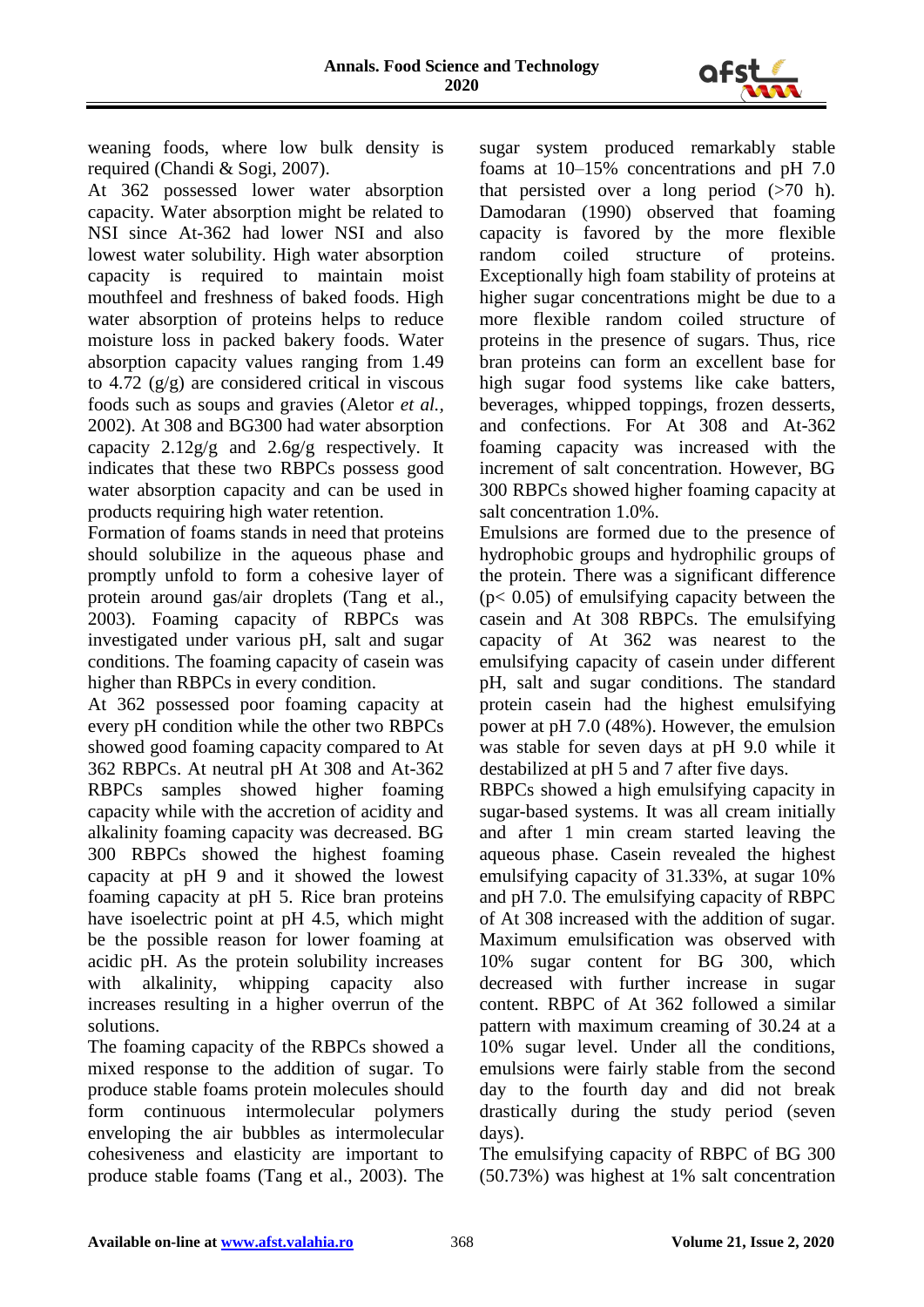

and pH 7.0 while it reduced with a further increase in salt concentration (29.50%). However, in the case of casein, the emulsifying capacity constantly decreased from 21.00% to 30.8%. All the emulsions showed good stability irrespective of varying salt concentrations. In contrast to RBPCs, emulsions formed with At 308 exhibited poor stability and broke than other RBPCs in all the cases**.** 

#### **CONCLUSION**

RBPCs contain a considerable amount of protein. At 362 has the highest antioxidant activity compared to the other two RBPCs. RBPCs have higher nitrogen solubility compared to casein. RBPCs produce low foam volumes compared to casein but it has good potential of producing emulsions under high sugar and salt condition, which is comparable to casein.

#### **REFERENCES**

- [1] Aletor, O., Oshodi, A. A., & Ipinmoroti, K. (2002). Chemical composition of common leafy vegetables and functional properties of their leaf protein concentrates. Food Chemistry, 78, 63–68.
- [2] Amarasinghe, B.M.W.P.K., Kumarasiri, M.P.M. and Gangodavilage, N.C. 2009. Effect of method of stabilization on aqueous extraction of rice bran oil. Food Bioprod. Process. 87, 108–114.
- [3] AOAC (1990). Official methods of analysis of the association of analytical chemists. Virginia: AOAC Inc.
- [4] Ochoa, A., Nava, R.Y., Cristina, S.S., Hernandez .C., Microwave and Ultrasound to Enhance Protein Extraction from Peanut Flour under Alkaline Conditions: Effects in Yield and Functional Properties of Protein Isolates, Food and Bioprocess Technology, March 2017, Volume 10, Issue 3, pp 543–555
- [5] Chandi, G.K. & Sogi, D.S. (2007). Functional properties of rice bran protein concentrate, 79 (February 2006), pp.592–597
- [6] Fabian, C. and Y.H. Ju 2011. A review on rice bran protein: its properties and extraction methods. Critical Reviews in Food Science and Nutrition, 51:816-827
- [7] Damodaran, S. (1990). Interfaces, protein films, and foams. Advances in Food Nutrition and Research, 34, 1–79.
- [8] Food and Agriculture Organization (2013) Studies on the preparation of Rice Bran Protein Concentrate by Ultrafiltration [online] Available from

http://agris.fao.org/agrissearch/search.do?recordID=KR2015004116 [accessed on 09/07/2017]

- [9] Gualberto, D.G., Bergman, C.J., Kazemzadeh, M. *et al*. (1997) Effect of extrusion processing on the soluble and insoluble fibre and phytic acid contents of cereal brans. Plant Foods for Human Nutrition 51: 187–98.
- [10]Guan, X., and Yao, H. 2008. Optimization of Viscozyme L-assisted extraction of oat bran protein using response surface methodology. Food Chem. 106:345-351.
- [11]Han, S.W., Cheeb, K.M, Choa, S.J (2005). Nutritional quality of rice bran protein in comparison to animal and vegetable protein. Food Chemistry 172 (2015) 766–769
- [12] Hamada, J. S. (2000). Characterization and functional properties of rice bran proteins modified by commercial exoproteases and endoproteases.Journal of Food Science, 65(2), 305– 310.
- [13] Helm, R. M., and Burks, A. W. 1996. Hypoallergenicity of rice bran protein. Cereal Foods World, 41(11):839–843
- [14] Juliano, B. O. (1994). Polysaccharides, proteins, and lipids of rice. Rice chemistry and technology (pp. 98-141).
- [15]Matouk, A.M., El-kholy, M.M., El-sadany, M. and Hendawy, Y.T. 2009. Rice bran oil extraction using an expel-lermachine.Misr J.Agric. Eng. 26,324–342.
- [16] Onimawo, I. A., & Egbekun, N. M. (1998). Comprehensive food science and nutrition. Benin City: Ambik Press, revised ed.
- [17]Phongthai, S. and Rawdkuen, S. (2015), Preparation of rice bran protein isolates using three-phase partitioning and its properties. Food and Applied Bioscience Journal, 3 (2): 137
- [18] Prakash, J. and Ramaswamy, H.S. 1996. Rice bran proteins:properties and food use. Critical Reviews in Food Science and Nutrition,36:537-552–149 137
- [19]Prieto P, Pineda M, Aguilar M. Spectrophotometric quantitation of antioxidant capacity through the formation of a Phosphomolybdenum complex: specific application to the determination of vitamin E. Anal Biochem 1999;269:337–41.
- [20]Shewry, P.R, Dovidio R, Lafiandra, D., Jenkins, J.A., Mills, E.N.C, B es F. 2009. Wheat grain proteins. In: Khan K, Shewry PR, editors.Wheat chemistry and technology. 2nd ed. St. Paul, Minn
- [21]Tang, S., Hettiarachchy, N. S., Horax, R., & Eswaranandam, S. (2003).Physicochemical properties and functionality of rice bran protein hydrolyzate prepared from heat-stabilized defatted rice bran with the aid of enzymes. Journal of Food Science, 68, 152–157.
- [22]Wang, M., Hettiarachchy, N.S., QI, M., Burks,W. and Siebermorgen, T. 1999. Preparation and functional properties of rice bran protein isolate. J. Agric. Food Chem. 47, 411–416.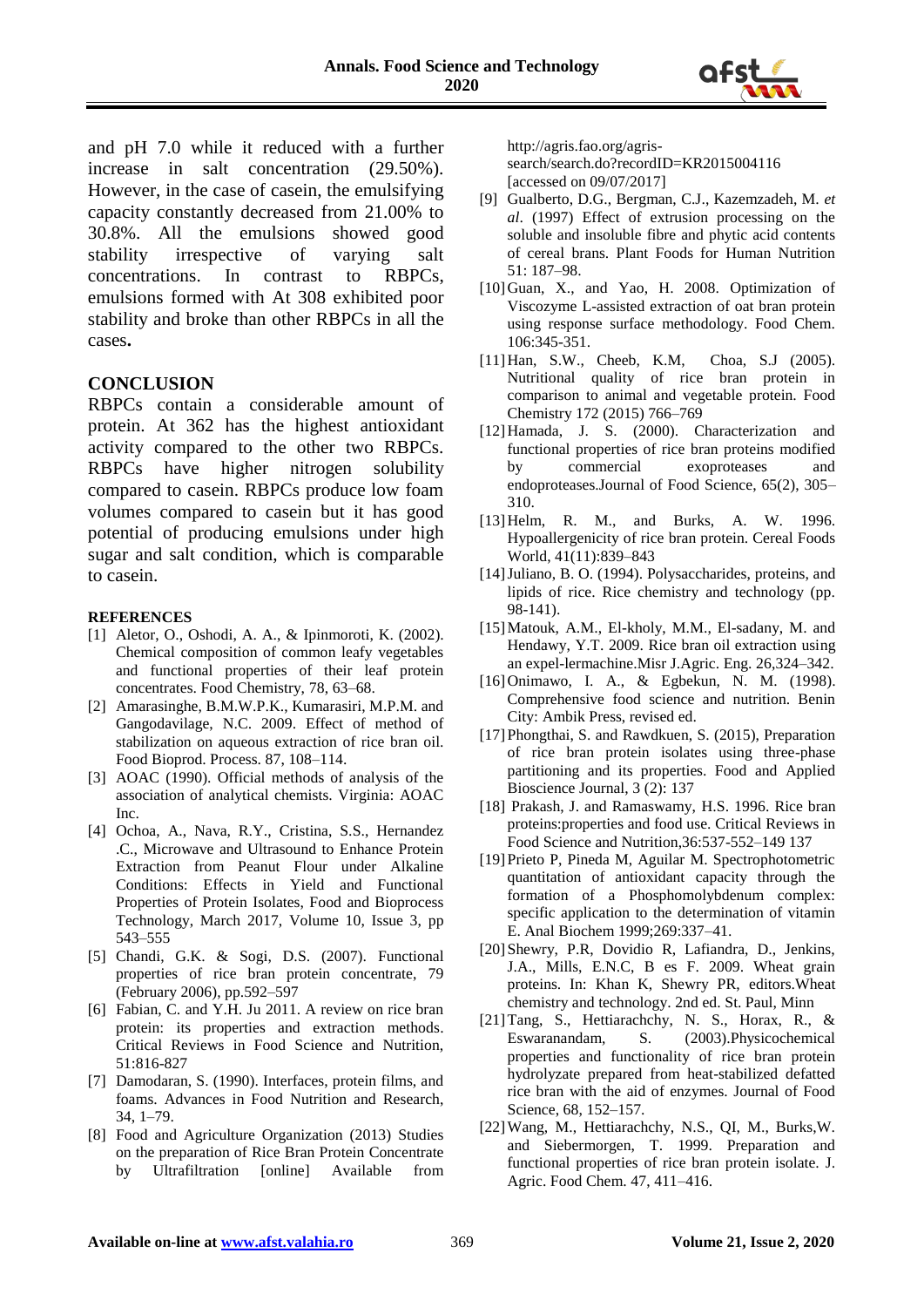







Fig.3. Reducing power assay of RBPCs and ascorbic acid





Fig.7. Bulk density of casein and RBPCs



Fig.2. DPPH scavenging activity of RBPCs and ascorbic acid



Fig.4. Total antioxidant activity of RBPCs and Ascorbic acid



Fig 5. Nitrogen solubility of casein and RBPCs Fig.6. Oil absorption capacity of casein and RBPCs



Fig.8. Water absorption capacity of casein and RBPCs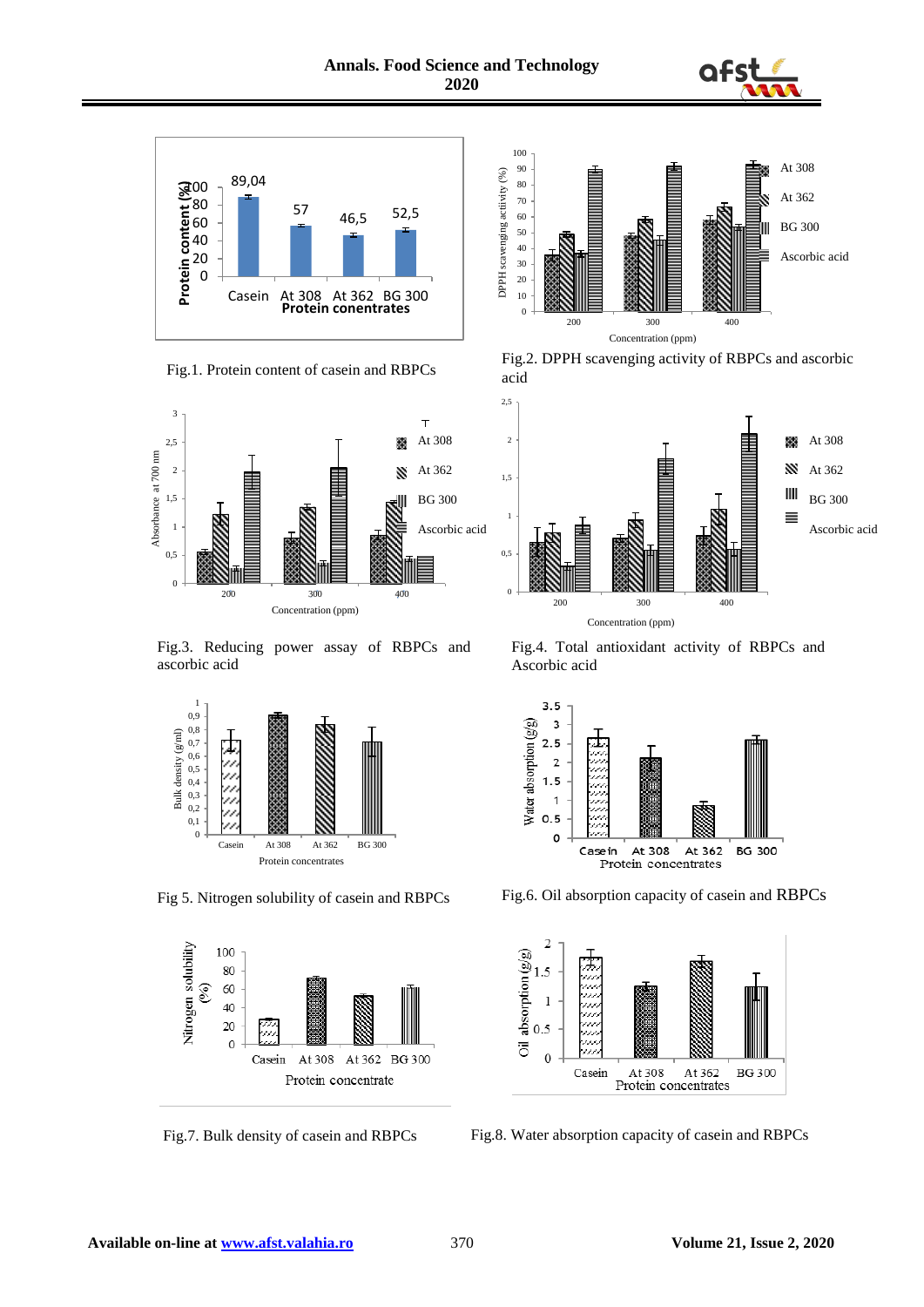

| Parameter    |     | Casein                        | Rice bran protein concentrates |                             |                             |  |
|--------------|-----|-------------------------------|--------------------------------|-----------------------------|-----------------------------|--|
|              |     |                               | At 308                         | At 362                      | <b>BG 300</b>               |  |
| pH           | 5   | ax<br>$1.65^{\circ} \pm 0.21$ | $2.70^{bx}$ ± 0.28             | $\theta$                    | ax<br>$1.30^{-} \pm 0.28$   |  |
|              |     | $27.00^{ay} \pm 1.41$         | $11.48^{by} \pm 1.38$          | $2.00^{\text{cx}} \pm 0.71$ | $15.19^{dy} \pm 0.43$       |  |
|              | 9   | $20.03^{az} \pm 0.74$         | $5.47^{bx} \pm 0.59$           | $0.85^{ex} \pm 0.14$        | $22.85^{dz} \pm 0.84$       |  |
| Sugar $(\%)$ | 5   | $25.71^{ax} \pm 0.85$         | $0.82^{bx} \pm 0.09$           | $0.51^{bx} \pm 0.70$        | $26.53^{ax} \pm 1.44$       |  |
|              | 10  | $31.04^{ay} \pm 1.40$         | $8.1^{bY} \pm 1.20$            | $0.58^{cx} \pm 0.12$        | $25.6^{ay} \pm 4.03$        |  |
|              | 15  | $39.50^{ax} \pm 1.48$         | $12.95^{bz} \pm 1.15$          | $2.85^{\text{cy}} \pm 0.84$ | $16.63^{dz} \pm 1.17$       |  |
| Salt $(\%)$  | 0.5 | $26.94^{ax} \pm 2.60$         | $3.44^{bx} \pm 0.62$           | 0                           | $20.12^{cx} \pm 0.93$       |  |
|              | 1   | $30.75^{ay} \pm 0.98$         | $7.90^{by} \pm 0.92$           | cx<br>$0.60 \pm 0.14$       | $23.70^{dy} \pm 1.37$       |  |
|              | 1.5 | $41.5^{az} \pm 1.34$          | $14.35^{20} \pm 3.11$          | $3.01^{\text{cy}} \pm 1.08$ | bz<br>$16.38^{+1} \pm 0.84$ |  |

**Table 1:** Foaming capacity (%) of casein and RBPCs of At 308, At 362 and BG 300 under different pH, salt and sugar levels (n=3)

Values superscripted with dissimilar letters in rows  $(a,b,c,d)$  and columns  $(x,y,z)$  are significantly different  $(p<0.05)$ 

**Table 2**: Emulsifying capacity (%) of casein and RBPCs of At 308, At 362 and BG 300 under different pH, salt and sugar levels (n=3)

| Parameter    |     | Casein                | Rice bran protein              |                               |                                 |
|--------------|-----|-----------------------|--------------------------------|-------------------------------|---------------------------------|
|              |     |                       | At 308                         | At 362                        | <b>BG</b> 300                   |
| pH           | 5   | $13.8^{ax} \pm 0.71$  | bx<br>24.05<br>$+1.03$         | <b>CX</b><br>17.94<br>$+0.54$ | bx<br>$40.48 \pm 1.70$          |
|              | 7   | $20.19^{ay} \pm 0.89$ | $44.30^{by} \pm 1.37$          | $21.69^{ax} \pm 1.22$         | $49.00^{by} \pm 1.41$           |
|              | 10  | $16.85^{ax} \pm 1.44$ | $47.41^{by} \pm 2.23$          | $22.05^{ax} \pm 2.43$         | $29.05^{\text{cz}} \pm 2.11$    |
| Sugar $(\%)$ | 5   | $29.91^{ax} \pm 1.06$ | $49.36^{bX} \pm 0.57$          | $19.55^{ex} \pm 1.73$         | $51.00^{bx} \pm 1.41$           |
|              | 10  | $31.33^{ax} \pm 0.78$ | $54.29^{bY}$<br>$+0.63$        | $30.24^{ay} \pm 1.53$         | $62.80^{bx} \pm 1.54$           |
|              | 15  | $26.25^{ax} \pm 1.76$ | $59.39^{bz} \pm 1.49$          | $26.16^{az} \pm 1.64$         | $33.40^{\text{cy}} \pm 0.10$    |
| Salt $(\%)$  | 0.5 | $21.43^{ax} \pm 0.44$ | $56.31^{bx} \pm 1.17$          | $21.39^{ax} \pm 0.79$         | $39.92^{bx} \pm 0.91$           |
|              | 1   | $27.00^{ax} \pm 2.82$ | 53.01 <sup>by</sup> $\pm$ 0.32 | $17.60^{\text{cy}} \pm 1.32$  | $50.73$ <sup>by</sup><br>± 1.04 |
|              | 1.5 | $30.8^{ay} \pm 2.32$  | $49.85^{bz}$<br>$\pm 0.44$     | $15.94^{bz} \pm 0.84$         | $29.50^{ay} \pm 0.707$          |

Values superscripted with dissimilar letters in rows (a,b,c,d) and columns  $(x,y,z)$  are significantly different ( $p<0.05$ )

**Table 3**: Emulsifying stability Protein concentrates with the change of pH (n=3)

| Sugar $(\%)$ | Cream volume (%) changes with time (days)<br>Protein |       |                |       |       |       |       |       |
|--------------|------------------------------------------------------|-------|----------------|-------|-------|-------|-------|-------|
|              |                                                      | 1     | $\overline{c}$ | 3     | 4     | 5     | 6     | 7     |
| 5            | Casein                                               | 13.30 | 13.30          | 12.50 | 12.50 | 12.50 | 10.80 | 10.80 |
| 5            | At 308                                               | 23.33 | 20.83          | 20.83 | 20.83 | 19.16 | 19.16 | 18.33 |
| 5            | At 362                                               | 18.33 | 17.55          | 17.55 | 16.67 | 15.00 | 15.00 | 14.99 |
| 5            | <b>BG300</b>                                         | 35.71 | 28.57          | 27.14 | 27.14 | 21.42 | 21.42 | 21.42 |
| 7            | Casein                                               | 20.83 | 20.83          | 19.16 | 19.16 | 19.16 | 18.33 | 18.33 |
| 7            | At 308                                               | 43.33 | 41.66          | 41.66 | 35.00 | 30.83 | 30.83 | 29.22 |
| 7            | At 362                                               | 20.83 | 20.83          | 20.83 | 19.16 | 15.00 | 14.32 | 13.33 |
| 7            | <b>BG300</b>                                         | 57.14 | 42.85          | 39.28 | 37.85 | 28.57 | 28.57 | 27.55 |
| 9            | Casein                                               | 15.83 | 15.00          | 15.00 | 14.16 | 13.33 | 12.20 | 12.20 |
| 9            | At 308                                               | 45.83 | 43.33          | 41.66 | 29.16 | 29.16 | 28.22 | 28.22 |
| 9            | At 362                                               | 20.33 | 19.16          | 19.16 | 18.17 | 18.17 | 17.00 | 16.55 |
| 9            | <b>BG300</b>                                         | 35.71 | 34.28          | 34.28 | 32.14 | 27.14 | 26.26 | 26.26 |